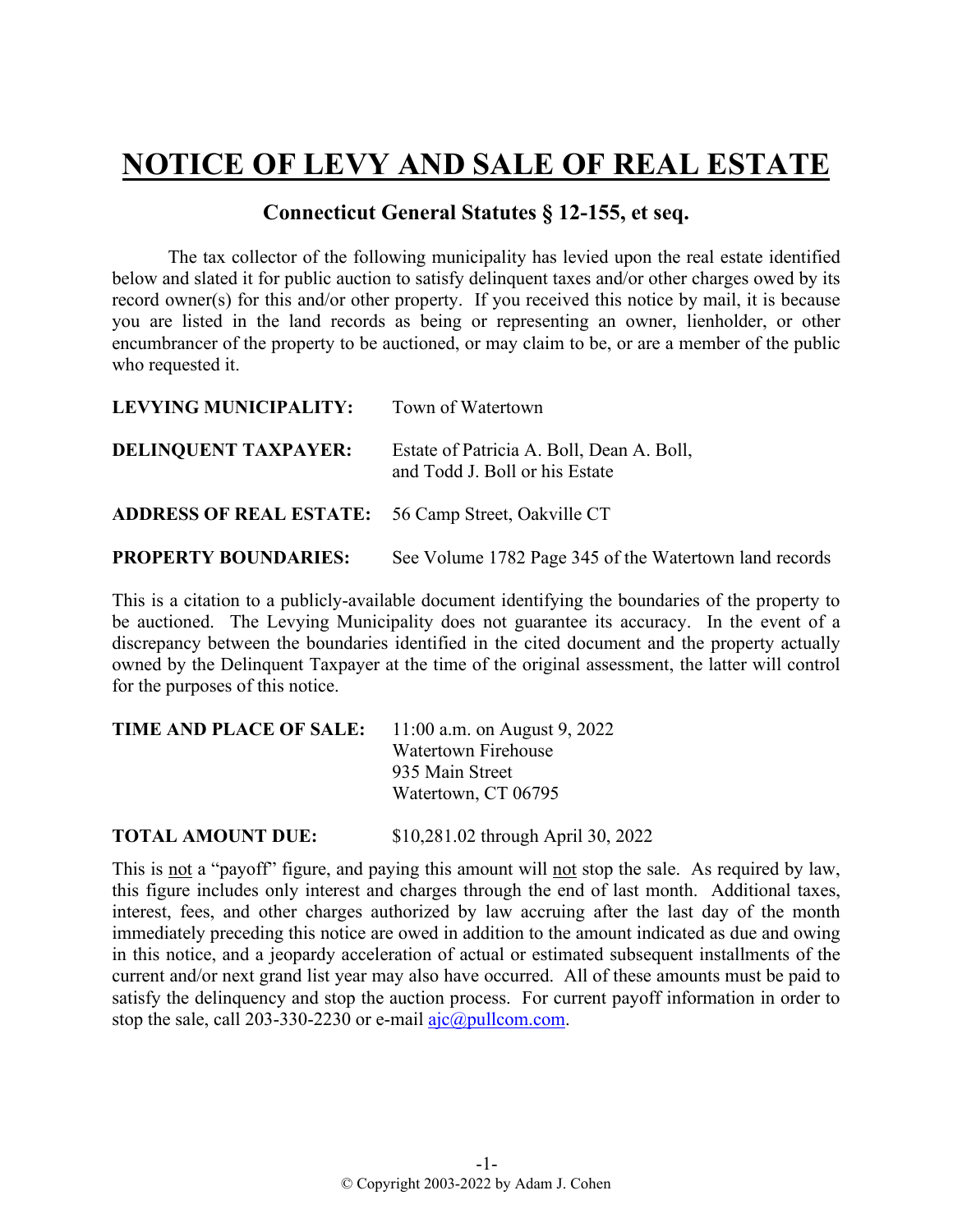**SURVIVING ENCUMBRANCES:** This property will be sold "free and clear" to the winning bidder subject only to: (1) taxes and water/sewer charges laid by the levying municipality which were not yet due and payable at the time of the levy, which is the date accompanying the signature on the first notice of this sale filed in the land records, except as are recovered from the sale; (2) the accrued taxes and water/sewer charges of the Watertown Fire District and any other governmental authority against this property; (3) any federal lien recorded until 30 days before the date which is six months after the auction date, except as extinguished pursuant to federal law; (4) easements, covenants and restrictions in favor of other parcels of land predating the time of the levy; (5) solely to the extent any of the delinquencies identified above was assessed on property other than the property to be sold, all encumbrances perfected before this notice was recorded; (6) interests exempt from levy and sale under the Constitution and laws of the United States; (7) the interest of any person or such person's predecessors in title for whom notice of the sale was not sent as required by law, and who had a right to such notice, and who did not in fact know of it within six months thereafter; (8) any monetary encumbrance recorded between May 17, 2022 and the date the first notice of this sale was filed in the land records, unless its holder is notified of the tax sale as required by law or in fact knew of it within six months thereafter; (9) any other interest not foreclosed by this tax sale procedure under state law; and (10) the effect of any federal, state, or local law and the restrictions and conditions in the tax sale notices and announced at the auction.

**PERSONS TO WHOM THIS NOTICE IS SENT:** The following persons are, or may claim to be, or may represent, the known holders of choate interests which will be affected by the sale. Absent payment in full before the auction or valid redemption within six months thereafter, the respective titles, mortgages, liens, restraints on alienation, and other encumbrances in this property in favor of all persons with actual or constructive notice thereof shall be extinguished.

| Estate of Patricia A. Boll, Dean A. Boll, Susan | Glen Boll, Estate of Patricia A. Boll, Dean |
|-------------------------------------------------|---------------------------------------------|
| DiMaria-Boll, and Todd J. Boll or his Estate    | A. Boll, and Todd J. Boll or his Estate     |
| 56 Camp Street                                  | 3425 Blueberry Road                         |
| Oakville, CT 06779                              | <b>Currie, NC 28435</b>                     |
|                                                 |                                             |
| Internal Revenue Service                        | State of Connecticut                        |
| <b>Advisory Consolidated Receipts</b>           | Dept. of Revenue Services                   |
| 7940 Kentucky Dr., Stop 2850F                   | 450 Columbus Blvd, Suite 1                  |
| Florence, KY 41042                              | Hartford, CT 06103                          |
| (solely for any inchoate estate taxes)          | (solely for any inchoate succession taxes)  |